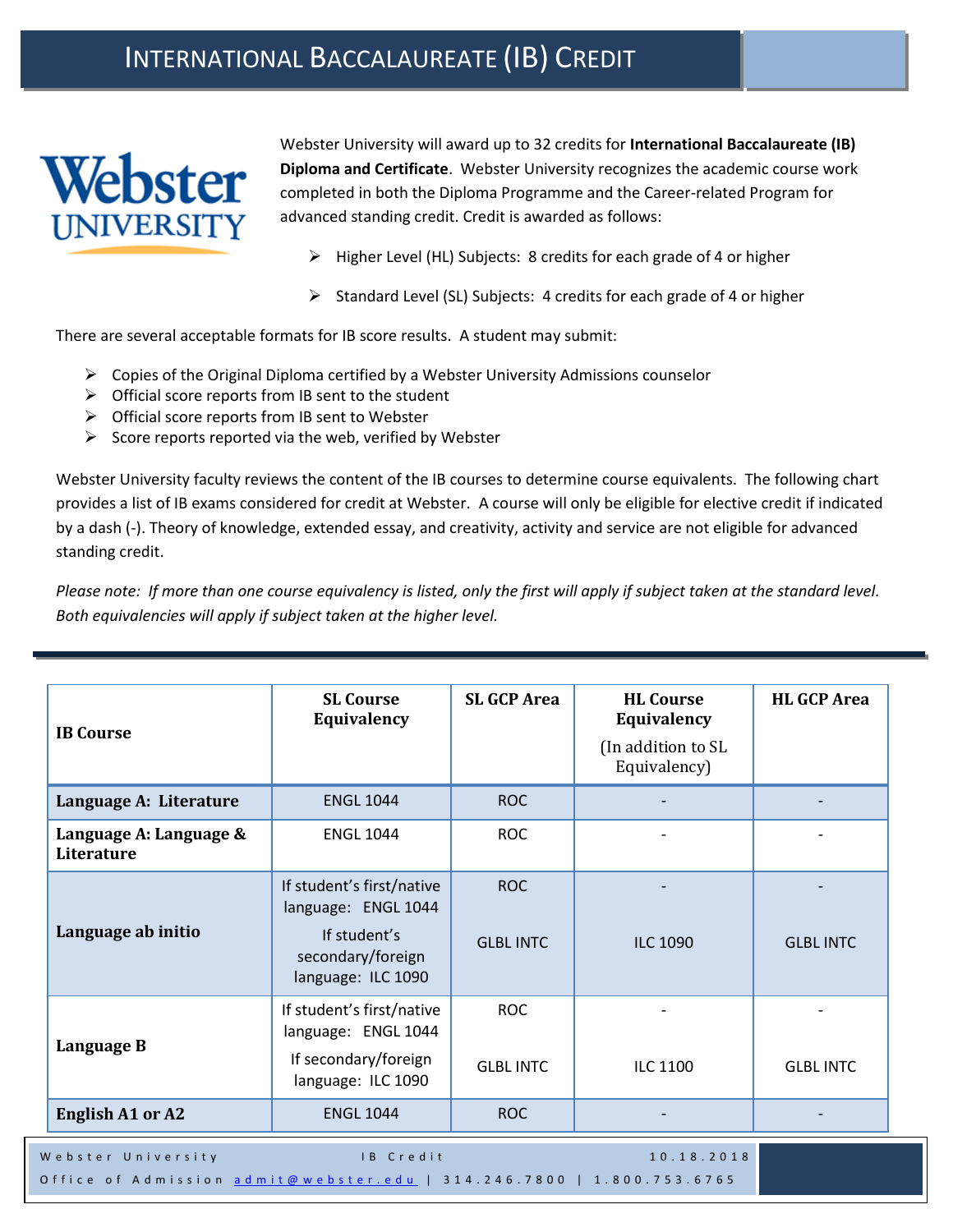| <b>Literature &amp; Performance</b>                       | <b>ENGL 1044</b>                                                      | <b>ROC</b>               |                                                                |                  |
|-----------------------------------------------------------|-----------------------------------------------------------------------|--------------------------|----------------------------------------------------------------|------------------|
| <b>Classical Languages:</b><br>Latin                      | LATN 1090 Elementary<br>Latin Level I                                 | <b>ROC</b>               | LATN 1100 Elementary<br>Latin Level II                         | <b>ROC</b>       |
| <b>Classical Languages:</b><br><b>Greek</b>               | ILC 1090 Elementary<br>Language Level I                               | <b>GLBL INTC</b>         | ILC 1100 Elementary<br>Language Level II                       | <b>GLBL INTC</b> |
| <b>Business &amp; Management</b>                          | <b>MNGT 2100</b><br>Management Theory &<br>Practices                  |                          |                                                                |                  |
| <b>Economics</b>                                          | ECON 2030 Principles<br>of Macroeconomics                             | <b>SSHB</b>              | ECON 2000 Survey of<br>Economics                               | <b>SSHB</b>      |
| Geography                                                 | <b>ANTH 1400</b><br>Introduction to<br>Geography: World &<br>Regional | <b>SSHB</b>              |                                                                |                  |
| <b>History of Europe &amp;</b><br><b>Islamic World</b>    | <b>HIST 2610</b>                                                      | <b>ROC</b>               |                                                                |                  |
| <b>History: Twentieth</b><br><b>Century World History</b> | <b>HIST 2610</b>                                                      | <b>GLBL</b>              |                                                                |                  |
| <b>Information Tech in</b><br><b>Global Society</b>       |                                                                       | $\overline{\phantom{a}}$ |                                                                |                  |
| Philosophy                                                | PHIL 1100 Introduction<br>to Philosophy                               | <b>ROC</b>               | <b>PHIL 2080</b>                                               | <b>ROC</b>       |
| Psychology                                                | <b>PSYC 1100</b><br>Introduction to<br>Psychology                     | <b>SSHB</b>              | <b>PSYC 2000</b>                                               | <b>SSHB</b>      |
| Social & Cultural<br>Anthropology                         | <b>ANTH 1100</b><br>Introduction to<br><b>Cultural Anthropology</b>   | <b>ROC</b>               | <b>ANTH 2000</b>                                               | <b>ROC</b>       |
| <b>World Religions</b>                                    | <b>RELG 1060</b>                                                      | <b>GLBL</b>              |                                                                |                  |
| <b>Global Politics</b>                                    | <b>POLT 2610</b>                                                      | <b>SSHB</b>              |                                                                |                  |
| <b>Biology</b>                                            | BIOL 1550/1551<br><b>Essentials of Biology I</b><br>$w /$ Lab         | PNW                      | BIOL 1560/1561<br><b>Essentials of Biology II</b><br>$w /$ Lab | PNW              |
| Chemistry                                                 | CHEM 1100/1101<br>General Chemistry I w/<br>Lab                       | <b>PNW</b>               | CHEM 1110/1111<br><b>General Chemistry II</b><br>$w /$ Lab     | <b>PNW</b>       |